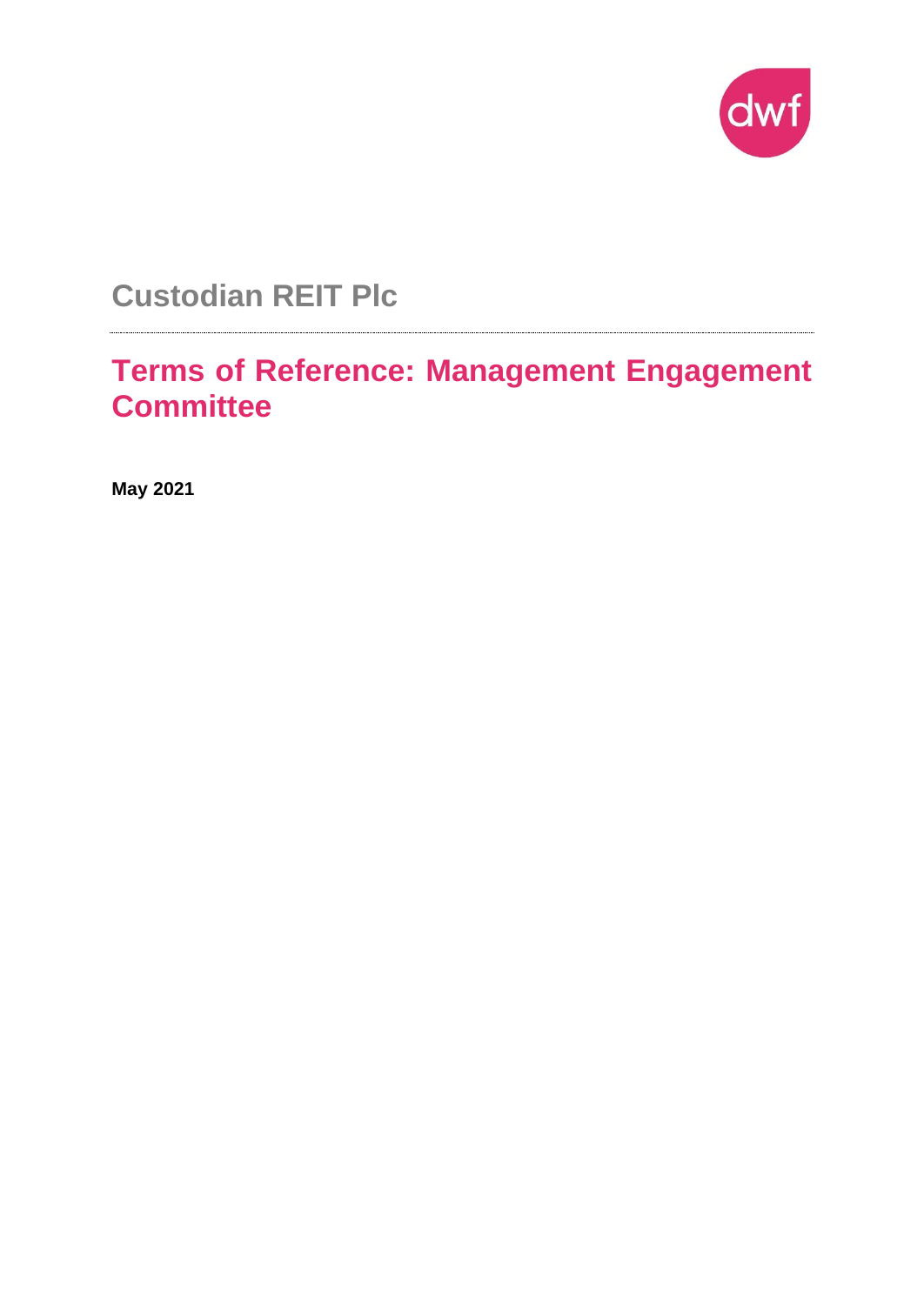## **1 INTRODUCTION**

- 1.1 The committee shall be known as the Management Engagement Committee (the **"Committee"**). The Committee shall have three principal functions as described in section 7 below:
	- 1.1.1 to review annually the compliance by the investment manager (currently Custodian Capital Limited) (**"Investment Manager"**) with the Company's investment policy as established by the Board and with the investment management agreement entered into between the Company and the Investment Manager from time to time (**"Investment Management Agreement"**);
	- 1.1.2 to review annually the performance of any other key service providers to the Company; and
	- 1.1.3 to review annually the performance of the property valuers.
- 1.2 For the avoidance of doubt, the Committee will not review the performance of the Auditor.

## **2 MEMBERSHIP**

- 2.1 The Board shall appoint the Committee chairman.
- 2.2 The Committee shall consist of not less than two members drawn from amongst the other Non-Executive Directors who are independent of the Investment Manager from time to time.
- 2.3 The members of the Committee shall be appointed by the Board.
- 2.4 Appointments to the Committee shall be for a period of up to three years, which may be extended for no more than two further three year periods, so long as members continue to be independent.

## **3 SECRETARY**

3.1 The Company Secretary or his nominee shall act as the secretary of the Committee.

## **4 MEETINGS**

## 4.1 **Frequency**

The Committee shall meet at least once a year or at such other times as the Chairman of the Committee shall require.

## 4.2 **Attendance**

4.3 Only members of the Committee shall have the right to attend Committee meetings. However, other members of the Board and representatives of the Investment Manager and other service providers, may be invited to attend all or part of any meetings as and when appropriate.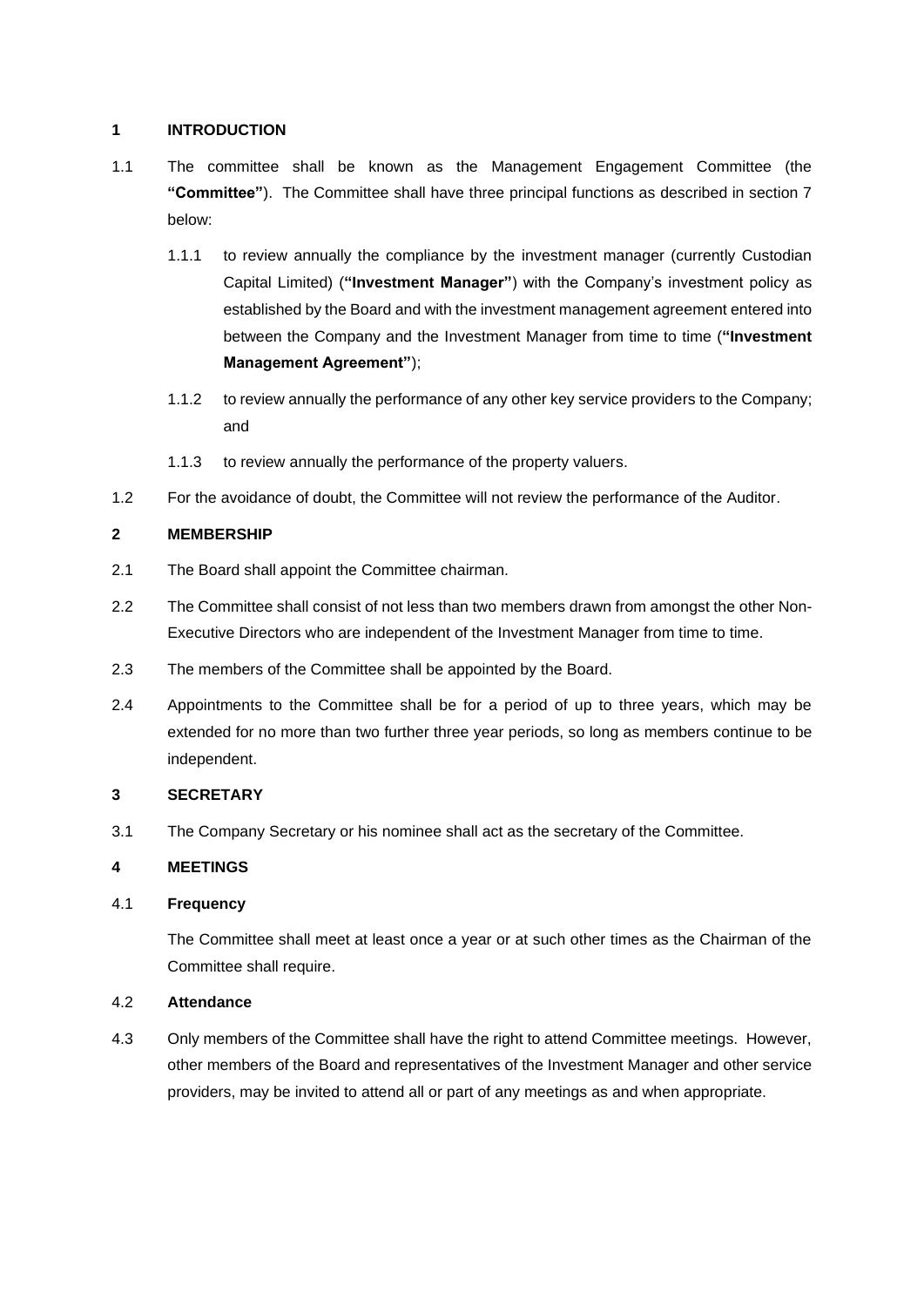### 4.4 **Notice**

Meetings of the Committee shall be convened by the secretary of the Committee at the request of any of its members. Unless otherwise agreed, notice of each meeting confirming the venue, time and date, together with the agenda of items to be discussed shall be forwarded to each member of the Committee and any other person invited to attend, no fewer than five working days prior to the date of the meeting. Supporting papers shall be sent to Committee members and to other attendees, as appropriate, at the same time.

### 4.5 **Quorum**

The quorum necessary for the transaction of business shall be two. A duly convened meeting of the Committee at which a quorum is present shall be competent to exercise all or any of the authorities, power and discretions vested in or exercisable by the Committee.

### 4.6 **Chairman**

In the absence of the appointed chairman of the Committee, the remaining members shall elect one of their number to chair the meeting. The chairman of the meeting shall have a casting vote on all matters in the event of an equality of votes.

## **5 MINUTES**

The Secretary shall minute the proceedings and resolutions of all meetings of the Committee, including recording the names of those present and in attendance. The Secretary should ascertain, at the beginning of each meeting, the existence of any conflicts of interest and minute them accordingly. Minutes of Committee meetings shall be circulated promptly, within ten working days, firstly to the Chairman and then to the Investment Manager, to all members of the Committee and, once agreed, to all members of the Board at the next Board meeting.

#### **6 ANNUAL GENERAL MEETING**

The chairman of the Committee shall attend the Annual General Meeting of the Company and be prepared to respond to any Shareholder questions of the Committee's activities.

## **7 DUTIES**

The Committee shall carry out the duties below for the Company. In carrying out these duties, members of the Committee may also choose to consult other guidelines available to them in the public domain.

## 7.1 **Investment Manager**

- 7.1.1 The Committee shall:
	- 7.1.1.1 monitor and annually review the Investment Manager's performance and compliance by the Investment Manager with the terms of the Investment Management Agreement;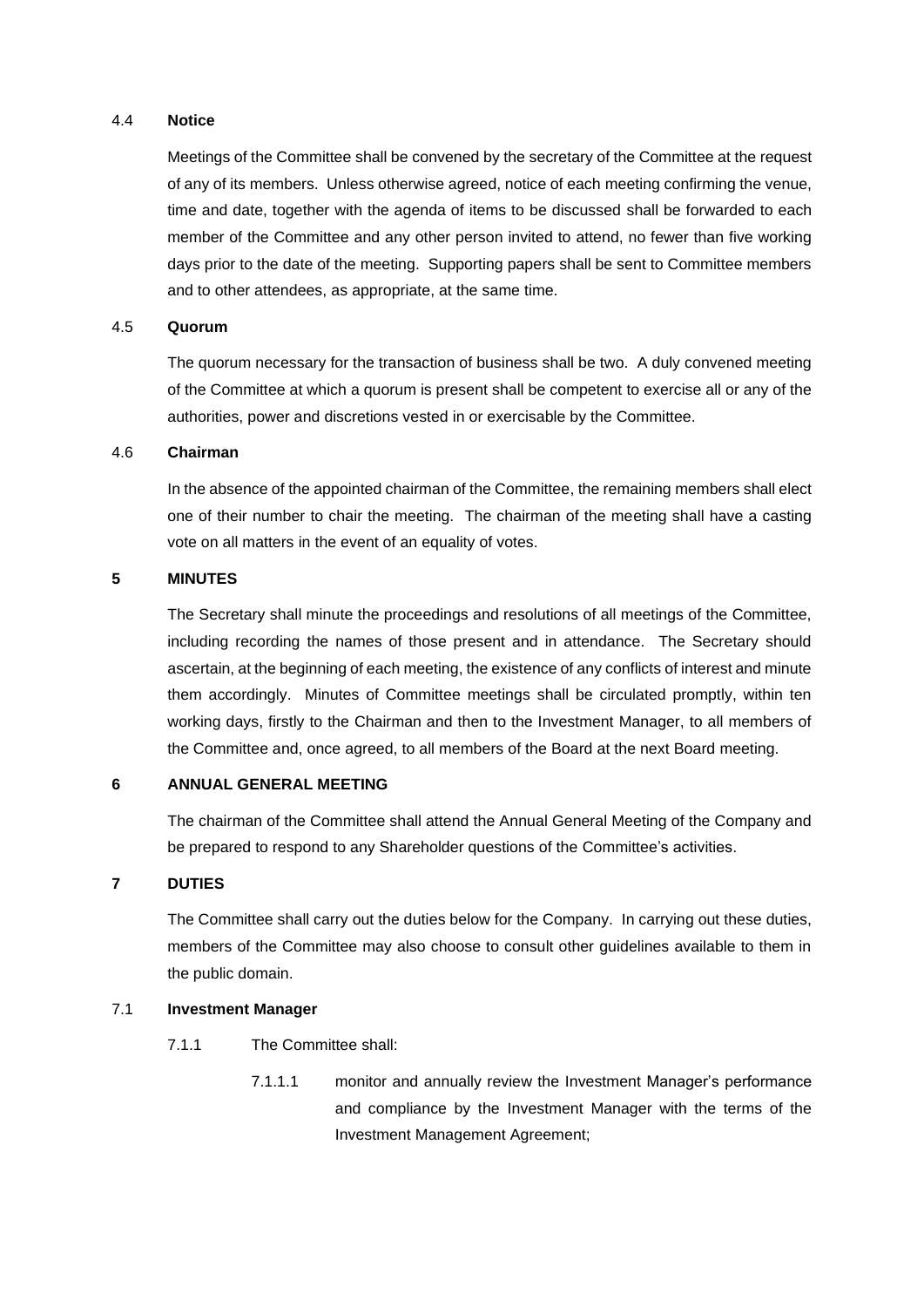- 7.1.1.2 review the terms of the Investment Management Agreement from time to time to ensure that the terms thereof comply with all relevant regulatory requirements, conform with market and industry practice and remain in the best interests of Shareholders and making recommendations to the Board on any variation to the terms of the Investment Management Agreement which it considers necessary or desirable;
- 7.1.1.3 recommend to the Board whether the continuing appointment of the Investment Manager on the agreed terms is in the best interests of the Company and shareholders, and the reasons for this recommendation;
- 7.1.1.4 review the adequacy and security of the Investment Manager's arrangements for its employees and contractors to raise concerns, in confidence, about possible wrongdoing in financial reporting or other matters;
- 7.1.1.5 oversee the relationship with the Investment Manager including (but not limited to):
	- 7.1.1.6 recommendations on its remuneration;
	- 7.1.1.7 approval of its terms of engagement and the Investment Management Agreement;
	- 7.1.1.8 assessing annually their independence and objectivity taking into account relevant regulatory requirements;
	- 7.1.1.9 assessing annually the qualifications, expertise and resources of the Investment Manager, its key personnel and their remuneration; and
	- 7.1.1.10 meet regularly with the Investment Manager and at least once a year, to discuss the Investment Manager's remit, performance and any issues arising from the management of the Company's investments.

#### 7.2 **Property Valuation**

- 7.2.1 The Committee shall:
	- 7.2.1.1 consider and make recommendations to the Board, in relation to the appointment, re-appointment and removal of the Company's property valuers;
	- 7.2.1.2 ensure that at least once every five years each property valuation services contract is put out to tender, oversee the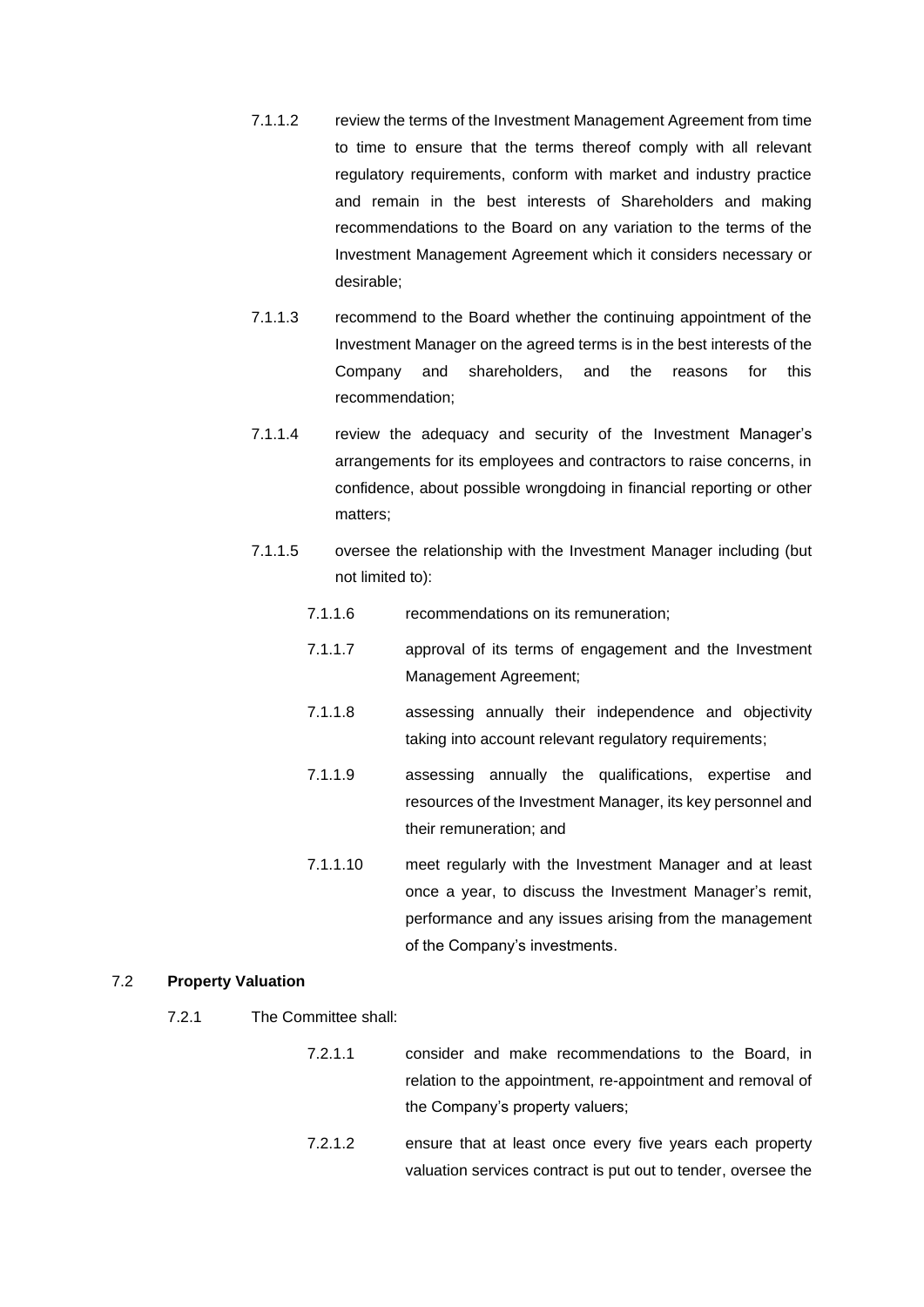selection process and ensure that all tendering firms have such access as is necessary to information and individuals during the duration of the tendering process;

- 7.2.1.3 oversee the relationship with the external property valuers including (but not limited to):
	- a. recommendations on their remuneration, and that the level of fees is appropriate to enable an effective and high quality valuation to be conducted;
	- b. approval of their terms of engagement, including any engagement letter issued at the start of each annual valuation and the scope of such valuation;
	- c. assessing annually their independence and objectivity;
	- d. satisfying itself that there are no relationships (such as family, employment, investment, financial or business) between the property valuer and the Company (other than in the ordinary course of business) which could adversely affect the valuer's independence and objectivity; and
	- e. assessing annually the qualifications, expertise and resources of the property valuer and the effectiveness of the valuation process.
- 7.2.1.4 review and approve the annual property valuation plan and ensure that it is consistent with the scope of the engagement.

#### 7.3 **Other Service providers**

- 7.3.1 The Committee shall;
	- 7.3.1.1 review, at least annually, a report from the Investment Manager identifying the key service providers, their remuneration, any points of conflict and the Manager's views on their effectiveness; and
	- 7.3.1.2 ensure the Company's policies for the appointment and ongoing assessment of new suppliers are adequate.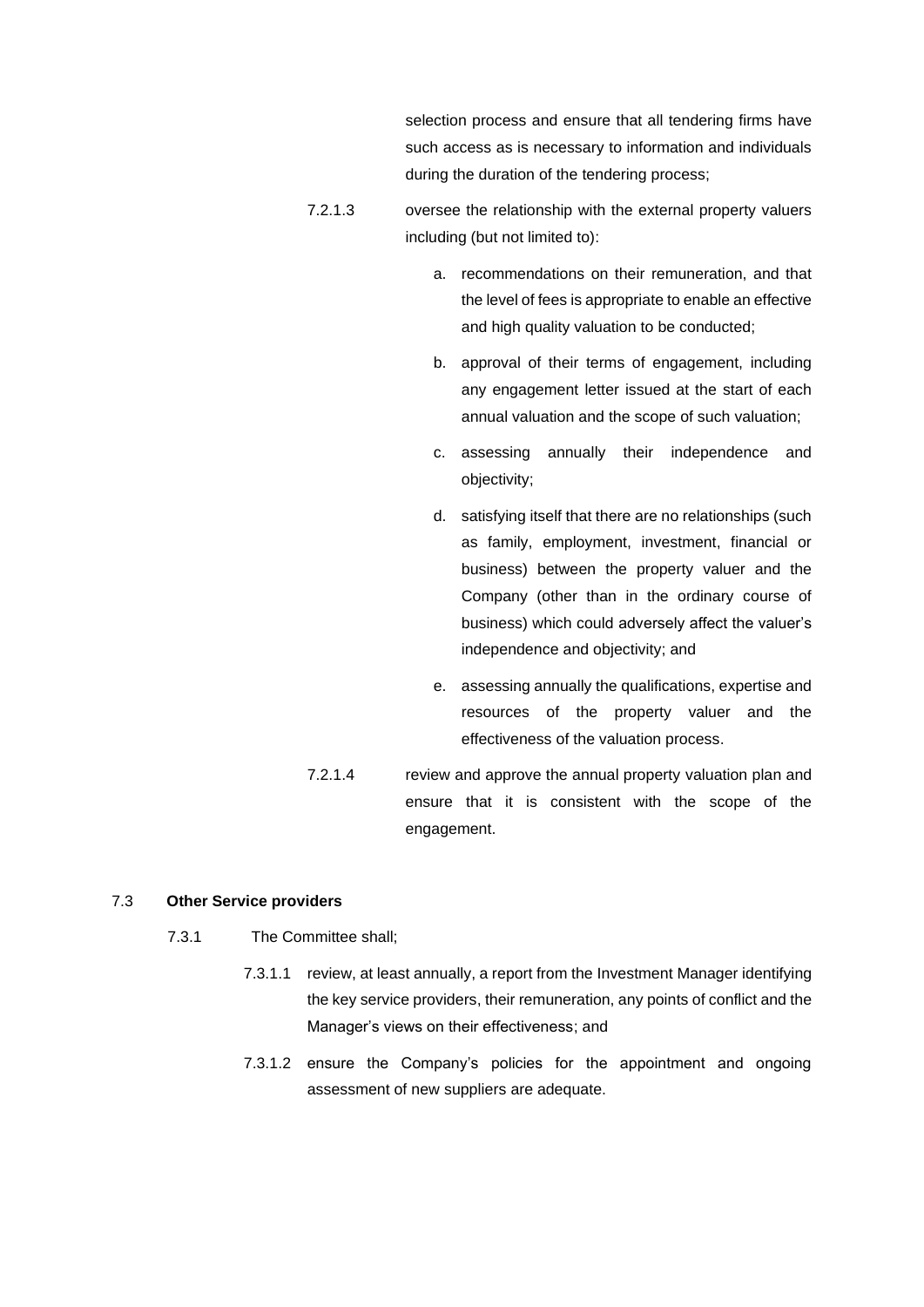### 7.4 **Generally**

- (i) The Committee Chairman shall report to the Board on its proceedings after each meeting on all matters within its duties and responsibilities.
- (ii) The Committee shall make whatever recommendations to the Board it deems appropriate on any area within its remit where action or improvement is needed.
- (iii) All members of the Committee shall give due consideration to all applicable laws and regulation and shall have sufficient resources to carry out its duties, including access to the advice and services of the secretary of the Committee with a view to ensuring that procedures of the Committee and all applicable rules and regulations are followed.
- (iv) The review process shall be consultative and the Committee may seek input from relevant parties having a relationship with the service provider in question to satisfy itself that the relationship is working and is cost efficient.
- (v) The Committee shall ensure that it is aware of key service providers to the Company and may request an extract of the general ledger to ensure that all service providers including professional advisers, are identified for possible evaluation, noting the total remuneration paid to service providers annually.
- (vi) The Committee shall consider any specific matters relating to the engagement of the parties which the Board may request.
- (vii) Every member of the Committee shall give sufficient time and attention to his/her duties as a member of the Committee. He/she shall give the Company the benefit of his/her skills and expertise through regular attendance and active participation.
- (viii) The Committee shall, at least once a year, review its own performance, constitution and terms of reference to ensure it is operating at maximum effectiveness and recommend any changes it considers necessary to the Board for approval.

## 7.5 **Annual Report**

The Committee shall produce:

- 7.5.1 A disclosure statement to be included in the Company's Annual Financial Report about its activities; and
- 7.5.2 Any statements regarding the Investment Manager, its remuneration and any other terms of its appointment which are required to be included in the Company's Annual Financial Report or as otherwise required by the Board

## **8 AUTHORITY**

The Committee is authorised to investigate and review any matter within its terms of reference, to consider any matter the Committee deems relevant to the discharge of its duties and to